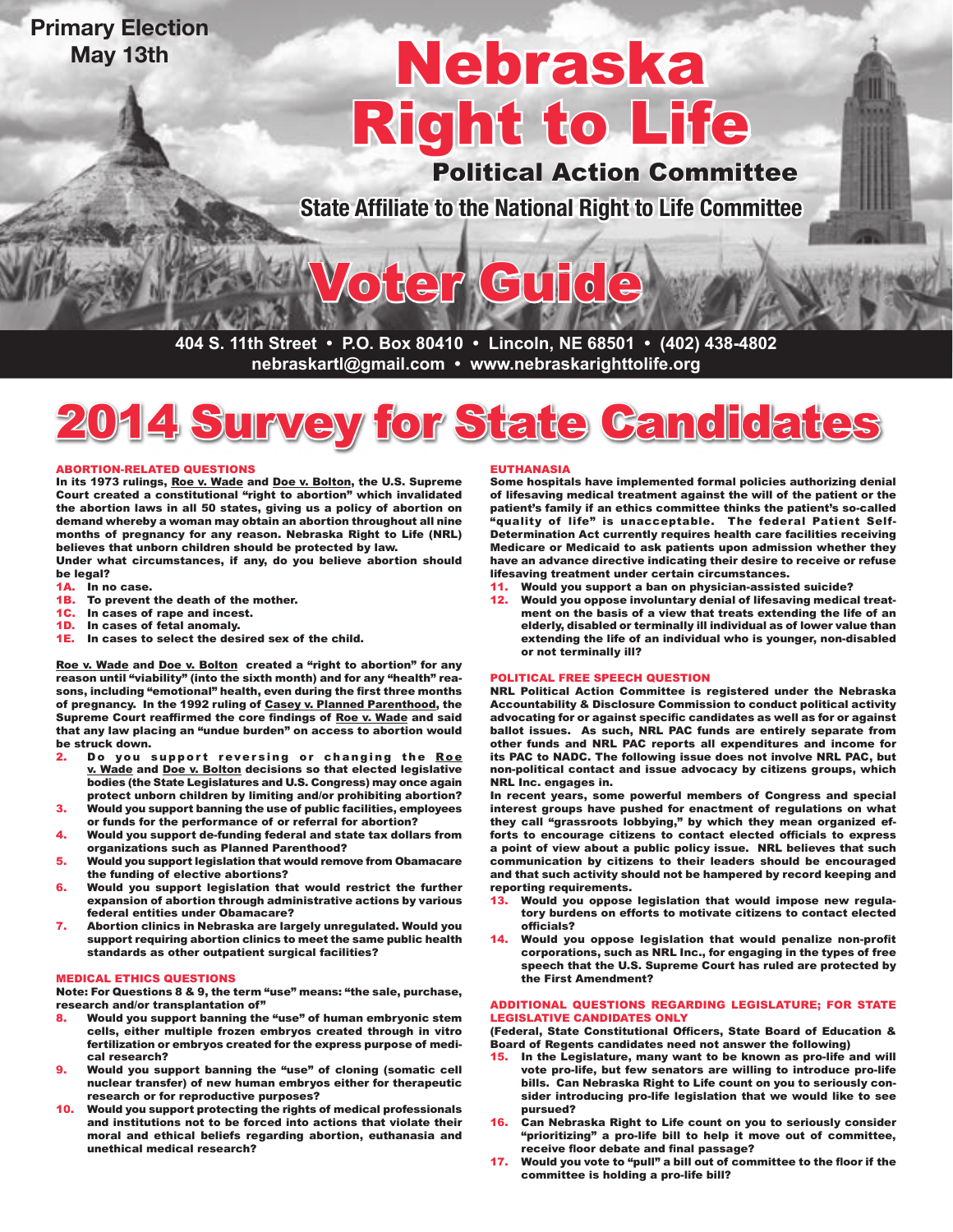|                      | <b>U.S. SENATE</b>                                                           |          |                |                | 1A 1B 1C 1D 1E 2 3                    |                |       |                    | $\overline{4}$ | 5 <sub>1</sub>  | 6               | $\overline{7}$ | 8                 | 9              |                                               |             |                | 10 11 12 13 14 |                | <b>Answers to Survey</b>                        |
|----------------------|------------------------------------------------------------------------------|----------|----------------|----------------|---------------------------------------|----------------|-------|--------------------|----------------|-----------------|-----------------|----------------|-------------------|----------------|-----------------------------------------------|-------------|----------------|----------------|----------------|-------------------------------------------------|
| <u>V</u>             | <b>SID DINSDALE</b>                                                          | ΙN.      | Y              | N              | N                                     | N              |       | Y Y                | Y              | Y               | Y               | Y              | Y                 | Y              | Y                                             | Y           | Y              | Y              | Y              |                                                 |
| $\triangledown$      | <b>BART MCLEAY</b>                                                           | ΙY.      |                | $N^* N$        | N                                     | N.             |       | YY                 | Y              | Y               | Y               | $Y^*$ Y        |                   | Y              | Y                                             | Y           | Y              | Y              | Y              | Nebraska Right to                               |
| ₫,                   | <b>SHANE OSBORN</b>                                                          | N.       | Y              | N              | $\overline{\mathsf{N}}$               | N <sub></sub>  |       | Y Y                |                | YYYYY           |                 |                |                   |                | YYY                                           |             | <b>Y</b>       | Y              | Y              | <b>Life Political Action</b>                    |
| $\triangledown$      | <b>BEN SASSE</b>                                                             |          |                | Y*  --* N      | N                                     | N.             |       |                    |                | Y Y Y Y Y Y Y   |                 |                |                   |                | YY                                            | Y           | ΙY.            | Y              | Y              | <b>Committee</b>                                |
|                      | Dave Domina (*Comments on File) & Larry Marvin (Did Not Respond)             |          |                |                |                                       |                |       |                    |                |                 |                 |                |                   |                |                                               |             |                |                |                | <b>Pro-Life Endorsed</b>                        |
|                      |                                                                              |          |                |                |                                       |                |       |                    |                |                 |                 |                |                   |                |                                               |             |                |                |                | Candidates are in:                              |
|                      | <b>U.S. HOUSE OF REPRESENTATIVES</b>                                         |          |                |                |                                       |                |       |                    |                |                 |                 |                |                   |                | 1A 1B 1C 1D 1E 2 3 4 5 6 7 8 9 10 11 12 13 14 |             |                |                |                |                                                 |
|                      | <b>Dist. #1</b>                                                              |          |                |                |                                       |                |       |                    |                |                 |                 |                |                   |                |                                               |             |                |                |                | <b>CAPITAL LETTERS,</b>                         |
| $\blacktriangledown$ | <b>JEFF FORTENBERRY</b>                                                      |          | $Y^*$          | $\sim$ $\sim$  | $\mathbf{u}$                          | $\overline{a}$ | Y     | Y                  | Y              | Y               | Y               | Y              | Y                 | Y              | Y                                             | Y           | Y              | Y              |                |                                                 |
|                      | Dennis Parker (*Comments on File)                                            | Y        | $\overline{a}$ | $\overline{a}$ | $\overline{a}$                        | $\overline{a}$ | Y     | Y                  | Y              | Y               | Y               | $Y^*$          | Y                 | Y              | Y                                             | Y           | Y              | Y              | Y              | <b>Underlined</b>                               |
|                      | Dennis Crawford & Jessica Turek (Did Not Respond)                            |          |                |                |                                       |                |       |                    |                |                 |                 |                |                   |                |                                               |             |                |                |                |                                                 |
|                      |                                                                              |          |                |                | 1A 1B 1C 1D 1E 2                      |                |       | $\mathbf{3}$       | $\overline{4}$ | $5^{\circ}$     | $6 \mid$        | 7 <sup>1</sup> | 8                 | 9              |                                               |             |                | 10 11 12 13 14 |                | <b>Bolded</b>                                   |
|                      | <b>Dist. #2</b>                                                              |          |                |                |                                       |                |       |                    |                |                 |                 |                |                   |                |                                               |             |                |                |                |                                                 |
| $\blacktriangledown$ | <b>LEE TERRY</b>                                                             | N        | N              | N              |                                       | $N$ $N$        |       | YY                 | Y              | $\mathbf{Y}$    | Y               | Y              | Y                 | Y              | Y                                             | Y           | Y              | Y              | Y              | and                                             |
|                      | Dan Frei                                                                     | N        | Y              | N              | N                                     | <sup>IN</sup>  | Y     | Y                  | Υ              | Y               | Y               | Y              | Y                 | Y              | Y                                             | lY.         | ΙY.            | Y              |                | <b>Check Marked.</b>                            |
|                      | Brad Ashford, Mark Aupperle, Steven Laird & Andy Shambaugh (Did Not Respond) |          |                |                |                                       |                |       |                    |                |                 |                 |                |                   |                |                                               |             |                |                |                |                                                 |
|                      |                                                                              |          |                |                |                                       |                |       | 1A 1B 1C 1D 1E 2 3 | $\overline{4}$ | 5 <sup>1</sup>  | 6               | 7 <sup>1</sup> | 8                 | 9              |                                               |             |                | 10 11 12 13 14 |                |                                                 |
|                      | <b>Dist. #3</b>                                                              |          |                |                |                                       |                |       |                    |                |                 |                 |                |                   |                |                                               |             |                |                |                | <b>SURVEY KEY</b>                               |
| ನ                    | <b>ADRIAN SMITH</b>                                                          | N        | Y              | N              | N.                                    | N              | Y۱    | Y                  | Y              | Y               | Y               | Y              | Y                 | Y              | Y                                             | <b>Y</b>    | Y.             | Y              | Υ              | $Y = Yes$                                       |
|                      | Tom Brewer                                                                   | N.       | Y              | $\mathsf{N}$   | N                                     | IN.            | Y     | Y                  | Y              | Y               | Y               | Y              | Y                 | Y              | Y                                             | <b>Y</b>    | Y.             | Y              | Y              | <b>Pro-Life In Most</b>                         |
|                      | Mark Sullivan (Did Not Respond)                                              |          |                |                |                                       |                |       |                    |                |                 |                 |                |                   |                |                                               |             |                |                |                | <b>Cases</b>                                    |
|                      |                                                                              |          |                |                |                                       |                |       |                    |                |                 |                 |                |                   |                |                                               |             |                |                |                | $N = No$                                        |
|                      | <b>GOVERNOR</b>                                                              |          |                |                |                                       |                |       | 1A 1B 1C 1D 1E 2 3 | $\overline{4}$ | 5               |                 |                | $6 \mid 7 \mid 8$ | 9              |                                               |             |                | 10 11 12 13 14 |                |                                                 |
| $\boxtimes$          | <b>JON BRUNING</b>                                                           | N        | Y              |                |                                       |                |       |                    |                | N N N Y Y Y Y   | $\mathbf{Y}$    |                | $Y$ $Y$           | Y              | Y                                             | Y           | Y.             | Y              | Y              | <b>Against Pro-Life In</b><br><b>Most Cases</b> |
| $\overline{\nabla}$  | <b>TOM CARLSON</b>                                                           | Y        |                |                | $Y^*$ N N N                           |                |       | YY                 |                | YYYYY           |                 |                |                   |                | Y Y Y                                         |             | <b>Y</b>       | Y.             | Y              |                                                 |
|                      |                                                                              | Y*       | $\mathbb{Z}^2$ | $\mathbf{u}$   | $\mathbb{Z}^{\mathbb{Z}}$             | I--            |       | YY                 | Y              | Y               | Y               | <b>Y</b> Y     |                   | Y <sub>1</sub> | Y                                             | Y           | Y.             | Y              | Y              | $=$ = Did Not Answer                            |
| RR                   | <b>MIKE FOLEY</b>                                                            | <b>N</b> | Y              |                |                                       |                |       |                    |                |                 |                 |                |                   |                |                                               |             |                | Y.             | Y              | <b>Yes or No</b>                                |
|                      | <b>BEAU MCCOY</b>                                                            |          |                |                | $-$ N N N N                           |                |       | $Y$ $Y$            |                |                 |                 |                | YYY               |                |                                               |             |                |                |                |                                                 |
| <u>N</u>             | <b>PETE RICKETTS</b>                                                         | Y        |                |                |                                       |                |       |                    |                | Y Y             |                 |                |                   | Y              | Y<br>Y N N Y Y Y Y Y Y Y Y Y Y Y Y Y          | İΥ.         | <b>Y</b>       | Y              | Y              | $\bigstar$ = Comments                           |
| $\triangledown$      | <b>BRYAN SLONE</b>                                                           |          | N Y            |                |                                       |                |       |                    |                |                 |                 |                |                   |                |                                               |             |                | Y              | Y              | on File                                         |
|                      | Mark Elworth Jr. & Chuck Hassebrook (Did Not Respond)                        |          |                |                |                                       |                |       |                    |                |                 |                 |                |                   |                |                                               |             |                |                |                |                                                 |
|                      |                                                                              |          |                |                |                                       |                |       |                    |                |                 |                 |                |                   |                |                                               |             |                |                |                | <b>State Legislature</b>                        |
|                      | <b>SECRETARY OF STATE</b>                                                    | 1A       |                | $1B$ $1C$      |                                       | 1D 1E 2        |       | $\overline{3}$     | $\overline{4}$ | $5\overline{)}$ | $6\overline{6}$ | $\overline{7}$ | 8                 | 9              |                                               |             |                |                | 10 11 12 13 14 |                                                 |
|                      | <b>Ben Backus</b>                                                            | Υ        | N              | N              | N                                     | N              | $N^*$ | Y                  | Y              | Y               | N               | N              | $N^*$             | $N^*$          | Y                                             | Y           | N.             | Y              | Y              | <b>Ranking Key</b>                              |
|                      | John Gale                                                                    |          | Υ              | Y              | N                                     | <sup>IN</sup>  | Y     | Y                  |                | $Y^*$ Y         | Y               | Y              | Y                 | Y              | Y                                             | $\vert$ --* | $-$ *          | Y              | Y              | On Page 3                                       |
|                      |                                                                              |          |                |                |                                       |                |       |                    |                |                 |                 |                |                   |                |                                               |             |                |                |                |                                                 |
|                      | <b>STATE AUDITOR</b>                                                         |          |                |                | 1A 1B 1C 1D 1E 2                      |                |       | $\overline{3}$     | $\overline{4}$ | 5 <sub>2</sub>  | 6               | 7 <sup>1</sup> | 8                 | 9              |                                               |             |                |                | 10 11 12 13 14 | <b>See Criteria For</b>                         |
| $\blacktriangledown$ | <b>LARRY ANDERSON</b>                                                        | <b>N</b> | Y              |                |                                       |                |       | N N N Y Y          |                | Y Y             |                 |                |                   |                | Y Y Y Y Y Y                                   |             | IY.            | Y              | Y              | <b>Endorsement</b>                              |
|                      | Charlie Janssen & Amanda McGill (Did Not Respond)                            |          |                |                |                                       |                |       |                    |                |                 |                 |                |                   |                |                                               |             |                |                |                | <b>Box</b>                                      |
|                      |                                                                              |          |                |                |                                       |                |       |                    |                |                 |                 |                |                   |                |                                               |             |                |                |                | on Page 4                                       |
|                      | <b>STATE TREASURER</b>                                                       |          |                |                | <u> 1A   1B   1C   1D   1E   2   </u> |                |       | $\overline{3}$     | $\overline{4}$ | $\overline{5}$  | 6               | $\overline{7}$ | 8                 | 9              |                                               |             |                |                | 10 11 12 13 14 |                                                 |
| $\blacktriangledown$ | <b>DON STENBERG</b>                                                          | <b>N</b> | Y.             | N              | N                                     | N.             | Y     | Y                  | Y              | Y               | Y               | Y              | Y                 | Y              | Y                                             | Y.          | Y.             | Y              | Y              |                                                 |
|                      | Michael Knebel                                                               | IN.      | Y              | N              | N                                     | IN.            | N     | Y                  | Y              | Y               | N               | Y              | $\mathsf{N}$      | $\mathsf{N}$   | Y                                             | N.          | $\mathbb{R}^2$ | Y              | Y              | <b>Vote</b>                                     |
|                      | Christopher Costello & Michael O'Hara (Did Not Respond)                      |          |                |                |                                       |                |       |                    |                |                 |                 |                |                   |                |                                               |             |                |                |                |                                                 |
|                      |                                                                              |          |                |                |                                       |                |       |                    |                |                 |                 |                |                   |                |                                               |             |                |                |                | <b>Pro-Life</b>                                 |
|                      | <b>ATTORNEY GENERAL</b>                                                      |          |                |                | 1A 1B 1C 1D 1E 2                      |                |       | $\overline{3}$     | $\overline{4}$ | 5 <sub>2</sub>  | 6               | $\overline{7}$ | 8                 | 9              |                                               |             | 10 11 12       |                | 13 14          |                                                 |
| <u>M</u>             | <b>BRIAN BUESCHER</b>                                                        | N        | Y.             | N              | N                                     | N.             |       | YY                 | $\mathbf{Y}$   | Y               | Y               | $\mathbf{Y}$   | Y                 | Y              | Y                                             | Y           | Y              | Y              | Y              | May 13th!                                       |
| $\boxtimes$          | <b>MIKE HILGERS</b>                                                          | Y        |                | $-$ * $N$      | N                                     | N              | Y     | Y                  | Y              | Y               | Y               | Y              | Y                 | Y              | Y                                             | Y           | Y              | Y              | Y              |                                                 |
| $\boxtimes$          | <b>DOUG PETERSON</b>                                                         |          | Y              | N              | N                                     | N              | Y     | Y                  | Y              | Y               | Y               | Y              | Y                 | Y              | Y                                             | <b>Y</b>    | <b>Y</b>       | Y              | Υ              |                                                 |
| $\triangledown$      | <b>PETE PIRSCH</b>                                                           |          |                | $Y^* N$        | N                                     | <b>N</b>       |       | YY                 | Y              | Y               | Y               | Y              | Y                 | Y              | Y                                             | <b>Y</b>    | Y.             | Y              | Y              |                                                 |
|                      |                                                                              |          |                |                |                                       |                |       |                    |                |                 |                 |                |                   |                |                                               |             |                |                |                |                                                 |

Allan Eurek & Janet Stewart (Did Not Respond)

New Ranking System For State Legislature Only: The passage of legislation in our Nebraska Legislature is where Nebraska Right to Life has had the greatest public policy impact. In an effort to better engage grassroots voters and educate them about the process, the NRL Board voted in April 2014 to create a new ranking system only for State Legislative candidates. This new ranking rewards those who lead through the much-needed task of introducing and prioritizing pro-life legislation that NRL supports. Hopefully pro-life voters in legislative districts will seek out the candidates and their current state senator and encourage them to take a more active role in introducing and prioritizing legislation as well as working diligently to get bills out of the Judiciary and Health Committees. For more information, see Legislature Ranking Key on Page 3.

|   | <b>STATE LEGISLATURE</b>              |   | $1A$ 1R |   |   |   |  | 5 | 6 | 8 | 9   10   11   12   13   14   15 |  |  | 16 17 |              |
|---|---------------------------------------|---|---------|---|---|---|--|---|---|---|---------------------------------|--|--|-------|--------------|
| Ñ | #2 BILL KINTNER (EI-VPL)              |   |         |   |   |   |  |   |   |   |                                 |  |  |       |              |
|   | #2 Ronald Nolte (New-AM)              |   |         |   |   | N |  |   |   |   |                                 |  |  |       |              |
|   | #2 Mel Luetchens (Did Not Respond)    |   |         |   |   |   |  |   |   |   |                                 |  |  |       |              |
|   |                                       |   |         |   |   |   |  |   |   | R | 10                              |  |  |       | 16 17        |
|   | #3 Carol Blood (New-APL)              | N | N       | N | N |   |  |   |   |   |                                 |  |  |       | $\lambda$ /* |
|   | #3 Tommy Garrett (Appointee, New-APL) |   | N       | N | N | N |  |   |   |   |                                 |  |  |       |              |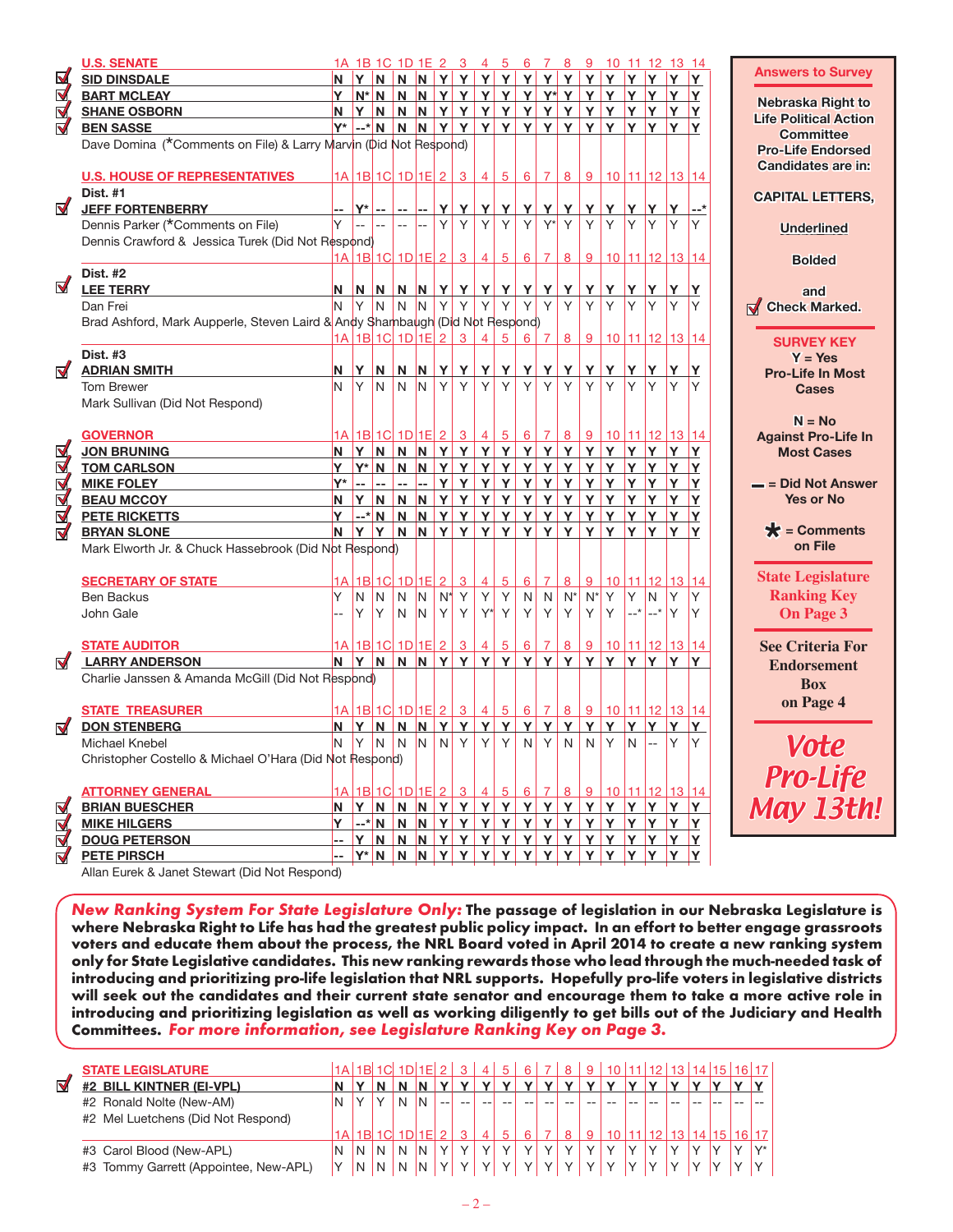| <b>STATE LEGISLATURE</b>                                                               | 1А             |        | 1B 1C                                        |                | $1D$ 1E                      | $\overline{2}$ | 3                   |                | 5              | 6               |                | 8                                                   | 9              | 10              | 11           | 12         | 13                             | 14 15                      |                       | <u> 16</u>  |                                  |
|----------------------------------------------------------------------------------------|----------------|--------|----------------------------------------------|----------------|------------------------------|----------------|---------------------|----------------|----------------|-----------------|----------------|-----------------------------------------------------|----------------|-----------------|--------------|------------|--------------------------------|----------------------------|-----------------------|-------------|----------------------------------|
| #4 Matt Butler (New-APL*)                                                              | N              | Υ      | N                                            | N              | N                            | Υ              | Υ                   | Y              | Υ              | Y               | Υ              | Y                                                   | Υ              | Υ               | Υ            | Υ          | Υ                              | Υ                          | Υ                     | Υ           | Υ                                |
| #4 Robert Hilkemann (New-APL*)                                                         | N              | Υ      | N                                            | N              | N                            | Υ              | Υ                   | Υ              | Υ              | Υ               | Υ              | Y                                                   | Υ              | Υ               | Υ            | Υ          | Υ                              | Υ                          | Υ                     | Υ           | Υ                                |
| #4 Stacy Ryan (New-APL)                                                                | N              | Υ      | N                                            | N              | N                            | Υ              | Υ                   | Y              | Υ              | Υ               | Υ              | Y                                                   | Υ              | Υ               | Υ            | Y          | Υ                              | Υ                          | Υ                     | Υ           | Υ                                |
| #4 Steve Howard, Nicholas Pestello (Did Not Respond)                                   | 1A             | 1B     | 1 <sup>C</sup>                               |                | $1D$ $1E$                    | $\overline{2}$ | 3                   | 4              | 5              | 6               | 7              | 8                                                   | 9              | 10              | 11           | 12         |                                | 13 14 15                   |                       | 16          | <u> 17</u>                       |
| #6 Paul Anderson (New-APL)                                                             | N              | N      | N                                            | N              | N                            | Υ              | Υ                   | Υ              | Y              | Y               | Y              | Y                                                   | Υ              | Υ               | Υ            | Υ          | Υ                              | Υ                          | Υ                     | Υ           | Υ                                |
| #6 Joni Craighead (New-APL)                                                            | N              | Υ      | Υ                                            | N              | N                            | Υ              | Υ                   | Υ              | Υ              | Υ               | Υ              | Υ                                                   | Υ              | Υ               | Υ            | Υ          | Υ                              | Υ                          | Υ                     | __*         | Υ                                |
| #6 Patricia Hannan, Justin Spooner, John Stalnaker & George Westphal (Did Not Respond) |                |        |                                              |                |                              |                |                     |                |                |                 |                |                                                     |                |                 |              |            |                                |                            |                       |             |                                  |
|                                                                                        | 1Al            | 1B     | 1 <sup>C</sup>                               |                | 1D1E                         | $\overline{2}$ | 3                   | 4              | 5              | 6               | 7              | 8                                                   | 9              | 10              |              | $11$ 12    |                                | 13 14 15                   |                       | 16          | 17                               |
| Gwenn Aspen (New-AM)<br>#8                                                             | $\overline{a}$ | Υ      | Υ                                            | N              | N                            | Υ              | Υ                   | Υ              | Υ              | Υ               | Υ              | N                                                   | Υ              | Y               | Y            | Y          | Υ                              | Υ                          | Υ                     | Υ           | Υ                                |
| Burke Harr (Incumbent, Did Not Respond)<br>#8                                          |                |        |                                              |                |                              |                |                     |                |                |                 |                |                                                     |                |                 |              |            |                                |                            |                       |             |                                  |
|                                                                                        |                |        | <u>1A 1B 1C 1D 1E 2</u>                      |                |                              |                | $\overline{3}$      | $\overline{4}$ | 5              | 6               | $\overline{7}$ | $\overline{8}$                                      | 9              |                 |              |            | <u>10 11 12 13 14 15 16 17</u> |                            |                       |             |                                  |
| #10 Bob Krist (Incumbent, Did Not Respond)                                             | 1AI            |        | 1B 1C                                        |                | $1D$ $1E$                    | $\overline{2}$ | 3                   | 4              | 5              | 6               | 7              | 8                                                   | 9              | 10              | 11           | 12         | 13                             |                            | 14 15                 | 16          | 17                               |
| #12 Merv Riepe (New-APL)                                                               | Y*             | N      | N                                            | N              | N                            | Y              | Υ                   | Y              | Y              | Y               | Υ              | Y                                                   | Y              | Υ               | Υ            | Y          | Υ                              | Υ                          | Y                     | Y           | Υ                                |
| #12 Joseph Hering & Greg Hosch (Did Not Respond)                                       |                |        |                                              |                |                              |                |                     |                |                |                 |                |                                                     |                |                 |              |            |                                |                            |                       |             |                                  |
|                                                                                        |                |        | <u>1A 1B 1C 1D 1E 2</u>                      |                |                              |                | 3                   | 4              | 5 <sup>5</sup> | 6               | $\overline{7}$ | 8                                                   | 9              |                 |              |            | 10 11 12 13 14 15 16 17        |                            |                       |             |                                  |
| #14 Jim Smith (Incumbent, Did Not Respond)                                             |                |        |                                              |                |                              |                |                     |                |                |                 |                |                                                     |                |                 |              |            |                                |                            |                       |             |                                  |
|                                                                                        |                |        | 1A 1B 1C 1D 1E 2                             |                |                              |                | $\overline{3}$      | $\overline{4}$ | 5              | 6               | $\overline{7}$ | $\overline{8}$                                      | 9              | 10              | 11           | 12         |                                | $13$ 14 15                 |                       | 16 17       |                                  |
| #16 LYDIA BRASCH (EI-VPL)                                                              | N              | Y<br>N | N<br>N                                       | N<br>N         | $\overline{\mathsf{N}}$<br>N | Y<br>Υ         | Y<br>Υ              | Υ<br>Y         | Y<br>Υ         | Y<br>Υ          | Y<br>Υ         | $\mathbf Y$<br>Y                                    | Y<br>Υ         | Y<br>Υ          | Y<br>Υ       | Y<br>Υ     | Y<br>Υ                         | Y<br>Y                     | Y<br>$--$ *           | Y<br>$-$ *  | Y<br>$--$ *                      |
| #16 Scott Japp (New, APL)                                                              | 1A             | 1B     | 1 <sup>C</sup>                               | 1D             | 1E                           | $\overline{2}$ | 3                   | 4              | 5              | 6               | 7              | 8                                                   | 9              | 10              | 11           | 12         | 13                             |                            | 14 15                 | 16          | 17                               |
| #18 Brett Lindstrom (New-APL)                                                          | Υ              | N      | N                                            | N              | N                            | Y              | Υ                   | Y              | Y              | Y               | Y              | Y                                                   | Υ              | Y               | Υ            | Υ          | Υ                              | Y                          | Υ                     | Υ           | Y                                |
| #18 J. Michael Tesar (New-AM)                                                          | N              | $Y^*$  | N                                            | N              | N                            | Υ              | Υ                   | Υ              | Υ              | Υ               | Υ              |                                                     |                | Υ               | Υ            | Υ          | Υ                              | Υ                          | Υ                     | Y           | N                                |
| #18 Chad Adams & Joe Vaughn (Did Not Respond)                                          |                |        |                                              |                |                              |                |                     |                |                |                 |                |                                                     |                |                 |              |            |                                |                            |                       |             |                                  |
|                                                                                        | 1A             |        | 1B 1C 1D 1E                                  |                |                              | $\overline{2}$ | 3                   | 4              | 5              | 6               | 7              | 8                                                   | 9              | 10              | 11           | 12         | 13                             |                            | 14 15                 | 16          | 17                               |
| #20 Matt Lathrop (New-APL)                                                             | N              | Υ      | Υ                                            | N              | N                            | Y              | Υ                   | Y              | Y              | Y               | Y              | Y                                                   | Y              | Y               | Y            | Y          | Y                              | Y                          | Υ                     | Υ           | Υ                                |
| #20 Laura Baumgartner & John McCollister (Did Not Respond)                             |                |        |                                              |                |                              |                |                     |                |                |                 |                |                                                     |                |                 |              |            |                                |                            |                       |             |                                  |
|                                                                                        | 1А             |        | $1B$ $1C$                                    | 1D             | 1E                           | $\overline{c}$ | <u>3</u>            | 4<br>$\star$   | <u>5</u>       | 6               | 7              | 8                                                   | 9              | 10              | 11           | 12         | 13                             |                            | 14 15                 | 16          | 17                               |
| #22 Paul Schumacher (RI-APL)                                                           |                | N      | $\star$                                      | N              | Υ                            | Y              | Υ                   |                | Y              | Y               | Υ              | Y                                                   | Y              | Υ               | Y            | Y          | Υ                              | Υ                          | Y                     | Υ           | Υ                                |
| #22 Douglas Liewer (Did Not Respond)                                                   | 1A             |        | 1B 1C 1D 1E                                  |                |                              | $\overline{2}$ | 3                   | 4              | 5              | 6               | 7              | 8                                                   | 9              | 10              | 11 12        |            |                                | 13 14 15                   |                       | 16          | 17                               |
| #24 Mark Kolterman (New-APL)                                                           | Υ              | $-$    |                                              |                |                              | Υ              | Υ                   | Υ              | Υ              | Y               | Y              | Y                                                   | Υ              | Υ               | Υ            | Y*         | Υ                              | Υ                          | Y                     | Υ           | Υ                                |
| #24 Kirk Tesar (Did Not Respond)                                                       |                |        |                                              |                |                              |                |                     |                |                |                 |                |                                                     |                |                 |              |            |                                |                            |                       |             |                                  |
|                                                                                        | 1А             |        | 1B 1C 1D 1E                                  |                |                              | $\overline{2}$ | $\overline{3}$      | 4              | 5              | 6               | $\overline{7}$ | 8                                                   | 9              | 10              | 11           | 12         |                                | $13$ 14 15                 |                       | 16          | 17                               |
| #26 Brent Smoyer (New-APL)                                                             | Y*             | Υ      | Y                                            | N              | N                            | Υ              | Υ                   | Υ              | Y              | Y               | Υ              | Y                                                   | Υ              | Y               | Υ            | Y*         | Υ                              | Υ                          | Υ                     | Υ           | __*                              |
| #26 Bob Valkenburg (New-APL)                                                           | Y              |        |                                              |                |                              | Υ              | Υ                   | Υ              | Υ              | Υ               | Υ              | Y                                                   | Υ              | Υ               | Υ            | Υ          | Υ                              | Υ                          | Υ                     | Υ           | Υ                                |
| #26 Matt Hansen, Justin Valencia & Larry Weixelman (Did Not Respond)                   |                |        |                                              |                |                              |                |                     |                |                |                 |                |                                                     |                |                 |              |            |                                |                            |                       |             |                                  |
|                                                                                        | 1А             | 1B     | 1 <sup>C</sup>                               |                | $1D$ $1E$                    | $\overline{2}$ | 3                   |                | 5              | 6               | $\overline{7}$ | 8                                                   | 9              | 10              | $11$ 12      |            |                                | $13$ 14 15                 |                       | 16          | 17<br>$\overline{\phantom{a}}^*$ |
| #28 Dallas Jones (New-APL)<br>#28 Bob Rauner (New, *Comments on File)                  | N              | Υ      | Υ                                            | N              | N                            | Υ              | Υ                   | Υ              | Υ              | Υ               | Υ              | Υ                                                   | Υ              | Υ               | Υ            | Y          | Υ                              | Y                          | Υ                     | N           |                                  |
| #28 Patty Pansing Brooks & Jeff Keidel (Did Not Respond)                               |                |        |                                              |                |                              |                |                     |                |                |                 |                |                                                     |                |                 |              |            |                                |                            |                       |             |                                  |
|                                                                                        | 1A             |        | <u>1B 1C 1D 1E</u>                           |                |                              | $\overline{2}$ | 3                   | 4              | 5              | <u>6</u>        | 7              | 8                                                   | 9              | 10              |              | 11 12      |                                | 13 14 15                   |                       | <u> 161</u> | 17                               |
| #30 Bob Tiemann (New-APL)                                                              | Y*             | Υ      | $-$                                          |                |                              | Υ              | Υ                   | Υ              | Y              | Υ               | Υ              | Υ                                                   | Υ              | Υ               | Y            | Y          | Υ                              | Y                          | Y                     | __*         | Y                                |
| #30 Roy Baker (Did Not Respond)                                                        |                |        |                                              |                |                              |                |                     |                |                |                 |                |                                                     |                |                 |              |            |                                |                            |                       |             |                                  |
|                                                                                        |                |        | 1A 1B 1C 1D 1E 2                             |                |                              |                | $\overline{3}$      | 4              | 5              | 6               | $\overline{7}$ | 8                                                   | 9              | 10              |              | 11 12      | 13 14 15 16 17                 |                            |                       |             |                                  |
| #32 Laura Ebke (New-AM)                                                                | N              | $Y^*$  | $N^*$                                        | N              | N                            | Y              | Υ                   | Υ              | Y              | Υ               | Υ              | $\mathord{\hspace{1pt}\text{--}\hspace{1pt}}^\star$ | Υ              | Y               | Y            | Y          | Y                              | Y                          | Y*                    | $Y^*$       | $Y^*$                            |
| #32 Phil Hardenburger (Did Not Respond)                                                |                |        |                                              |                |                              |                |                     |                |                |                 |                |                                                     |                |                 |              |            |                                |                            |                       |             |                                  |
|                                                                                        | 1A<br>N        | Y      | 1B 1C 1D 1E 2<br>Υ                           | N              | N                            | Y              | $\overline{3}$<br>Y | 4<br>Y         | <u>5</u><br>Υ  | <u>6</u><br>Υ   | 7<br>Y         | 8<br>Y                                              | 9<br>Υ         | <u> 10</u><br>Y | Y*           | 11112<br>Υ | 13 14 15<br>Y                  | Υ                          | Υ                     | Υ           | $16$ 17<br>Y                     |
| #34 Curt Friesen (New-APL)                                                             | 1A             |        | 1B 1C 1D 1E                                  |                |                              | $\overline{2}$ | 3                   | 4              | <u>5</u>       | 6               | 7              | 8                                                   | 9              | 10              | 11           | 12         | 13                             | 14 15                      |                       | 16          | 17                               |
| #36 Luis Sotelo (New-AM)                                                               | N              | Υ      | Υ                                            | N              | $\mathsf{N}$                 | Y              | Υ                   | $\mathsf{N}$   | Υ              | Υ               | Υ              | Y                                                   | Y              | Υ               | Υ            | Υ          | Υ                              | Υ                          | $\overline{a}$        | --          | Y                                |
| #36 Matt Williams (New-APL)                                                            | N              | Y      | Υ                                            | N              | N                            | Υ              | Υ                   | Υ              | Υ              | Υ               | Υ              | Y                                                   | Υ              | Υ               | Υ            | Υ          | Υ                              | Υ                          | Υ                     | Υ           | Y                                |
|                                                                                        | A              |        | 1B 1C 1D 1E                                  |                |                              | $\overline{2}$ | 3                   | 4              | 5              | 6               | $\overline{7}$ | 8                                                   | 9              | 10              | 11           | 12         |                                | $13$ 14 15                 |                       |             | 16 17                            |
| #38 John Kuehn (Did Not Respond)                                                       |                |        |                                              |                |                              |                |                     |                |                |                 |                |                                                     |                |                 |              |            |                                |                            |                       |             |                                  |
|                                                                                        |                |        | 1A 1B 1C 1D 1E 2                             |                |                              |                | $\overline{3}$      | $\overline{4}$ | 5              | $6\phantom{1}6$ | 7              | $\bf{8}$                                            | 9              | 10              |              | 11 12      | 13 14 15 16 17                 |                            |                       |             |                                  |
| #40 Tyson Larson (RI-VPL)                                                              | N              | Y I    | N                                            | $N$ $N$        |                              | <u>  Y</u>     | Y                   | Y              | Y              | $\mathsf{Y}$    | Y              | Y                                                   | $\overline{Y}$ | Y               | Y            | Y          | Y                              | Y                          | Y.                    | Υ           | Y                                |
| #40 Keith Kube (Did Not Respond)                                                       |                |        |                                              |                |                              |                |                     |                |                |                 |                |                                                     |                |                 |              |            |                                |                            |                       |             |                                  |
| #42 Michael Groene (New-APL)                                                           | Υ              | $-$    | 1A 1B 1C 1D 1E 2<br>$\overline{\phantom{a}}$ | $-$            | $\overline{a}$               | Y              | $\overline{3}$<br>Υ | 4<br>Y         | <u>5</u><br>Y  | 6<br>Y          | 7<br>Y         | <u>8</u><br>Y                                       | 9<br>Υ         | <u>10</u><br>Υ  | $11$ 12<br>Υ | Y          | Υ                              | <u>13 14 15 16 17</u><br>Y | $\mathbf{--}^{\star}$ | $--$ *      | $Y^*$                            |
| #42 Scott Dulin & Roric Paulman (Did Not Respond)                                      |                |        |                                              |                |                              |                |                     |                |                |                 |                |                                                     |                |                 |              |            |                                |                            |                       |             |                                  |
|                                                                                        | 1A             |        | 1B 1C 1D 1E                                  |                |                              | $\overline{2}$ | $\overline{3}$      | 4              | 5              | 6               | $\overline{7}$ | 8                                                   | 9              | 10              |              | 11 12      |                                | <u>13 14 15 16 17</u>      |                       |             |                                  |
| #44 Dennis Barry (New-APL)                                                             | Υ              | Υ      | $\overline{a}$                               | N              | Ν                            | Υ              | Υ                   | Y              | Υ              | Υ               | Υ              | Y                                                   | Υ              | Υ               | Υ            | Υ          | Υ                              | Υ                          | Υ                     | Y           | Y                                |
| #44 Steven Stroup (New-APL)                                                            | Υ              | $-$    | $\sim$ $\sim$                                | $\overline{a}$ | --                           | Υ              | Υ                   | Y              | Υ              | Y               | Υ              | Y                                                   | Y              | Y               | Υ            | Υ          | Υ                              | Y                          | Y                     | Υ           | Y                                |
| #44 Dan Hughes (Did Not Respond)                                                       |                |        |                                              |                |                              |                |                     |                |                |                 |                |                                                     |                |                 |              |            |                                |                            |                       |             |                                  |
|                                                                                        | 1A             |        | 1B 1C 1D 1E                                  |                |                              | $\overline{2}$ | <u>3</u>            | 4              | 5              | 6               | 7              | 8                                                   | 9              | 10              | 11           | 12         | 13                             |                            | 14 15                 | 16          | 17                               |
| #46 Hunter Paneitz (New-AM)                                                            | N              | Υ      | Y                                            | N              | N                            | Y              | Υ                   | Y              | Υ              | Υ               | Υ              | Y                                                   | Υ              | Υ               | Υ            | Y          | N                              | N                          | Y                     | Y           | Y                                |
| #46 James Bowers & Adam Morfeld (Did Not Respond)                                      |                |        | 1A 1B 1C 1D 1E 2                             |                |                              |                | $\overline{3}$      | 4              |                |                 | $\overline{7}$ | 8                                                   | 9              | 10              | 11 12        |            |                                |                            |                       |             |                                  |
| #48 John Stinner (New-APL)                                                             | N              | N      | Υ                                            | N              | N                            | Υ              | Υ                   | Υ              | 5<br>Υ         | 6<br>Υ          | Υ              | Υ                                                   | Υ              | Υ               | Y            | Y          | <u>13 14 15 16 17</u><br>Υ     | Υ                          | Υ                     | Y           | Y                                |
| #48 Mike Meister (Did Not Respond)                                                     |                |        |                                              |                |                              |                |                     |                |                |                 |                |                                                     |                |                 |              |            |                                |                            |                       |             |                                  |

 $\blacktriangledown$ 

## **Legislature Ranking Key**

**ENDORSED INCUMBENT, Leads & Votes Pro-Life: Senators who have either introduced and/or prioritized a pro-life bill and/or have demonstrated exemplary effort to move a bill out of committee as well as votes pro-life on the floor. Must also respond to our NRL PAC survey in agreement with our main principles. (EI-VPL)**

**RECOMMENDED INCUMBENT, VOTES PRO-LIFE: Senators who vote pro-life on the floor and/or in committee. Must also respond to our NRL PAC survey in agreement with our main principles. (RI-VPL)**

**NEW, ANSWERED PRO-LIFE: Candidate who is not an incumbent and has responded pro-life to our NRL PAC survey in agreement with our main principles. (New-APL)**

**NEW, ANSWERED MIXED: Candidate who is not an incumbent and has responded with mixed answers to our NRL PAC survey. (New-AM)**

**NEW, ANSWERED NOT PRO-LIFE: Candidate is not an incumbent and has answered our NRL PAC survey in disagreement with our main principles. (New-ANPL)**

**SURVEY KEY Y = Yes Pro-Life In Most Cases** 

**N = No Against Pro-Life In Most Cases** 

> **– = Did Not Answer Yes or No**

**\* = Comments on File**